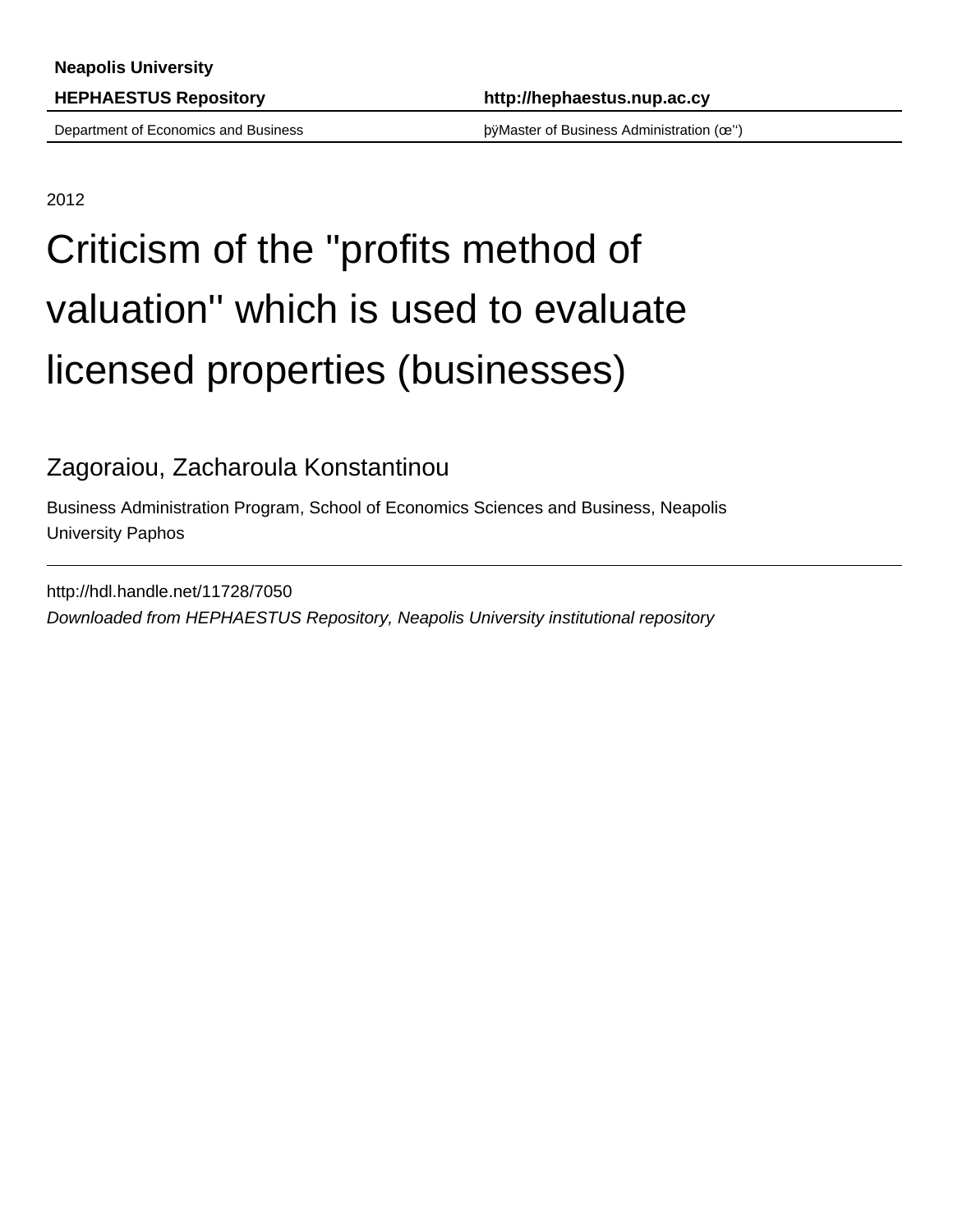

## **CRITICISM OF THE 'PROFITS METHOD OF VALUATION' WHICH IS USED TO EVALUATE LICENSED PROPERTIES (BUSINESSES)**

By

**ZACHAROULA ZAGORAIOU KONSTANTINOU**

**MASTER IN BUSINESS ADMINISTRATION**

**Neapolis University Pafos**

**Pafos, Cyprus**

**2012**

**Submitted to the Faculty of Business School** 

**in partial fulfillment of**

**the requirements for**

**the Degree of**

**MBA**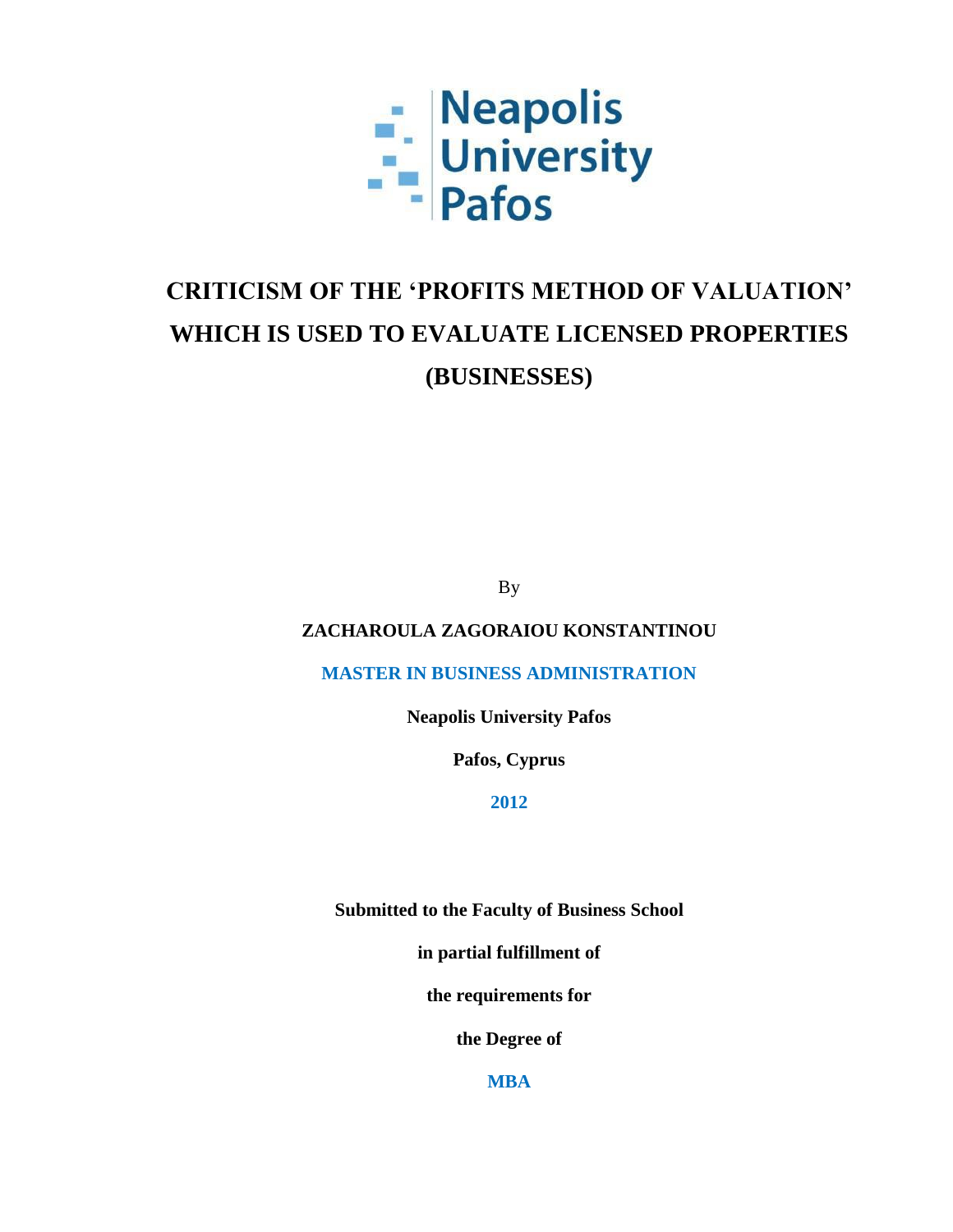## **CRITICISM OF THE 'PROFITS METHOD OF VALUATION' WHICH IS USED TO EVALUATE LICENSED PROPERTIES (BUSINESSES)**

**Dissertation**

*Advisor*

**Thomas Dimopoulos & Dr. Christos Volos**

*Program Director*

**Dr. John Politis**